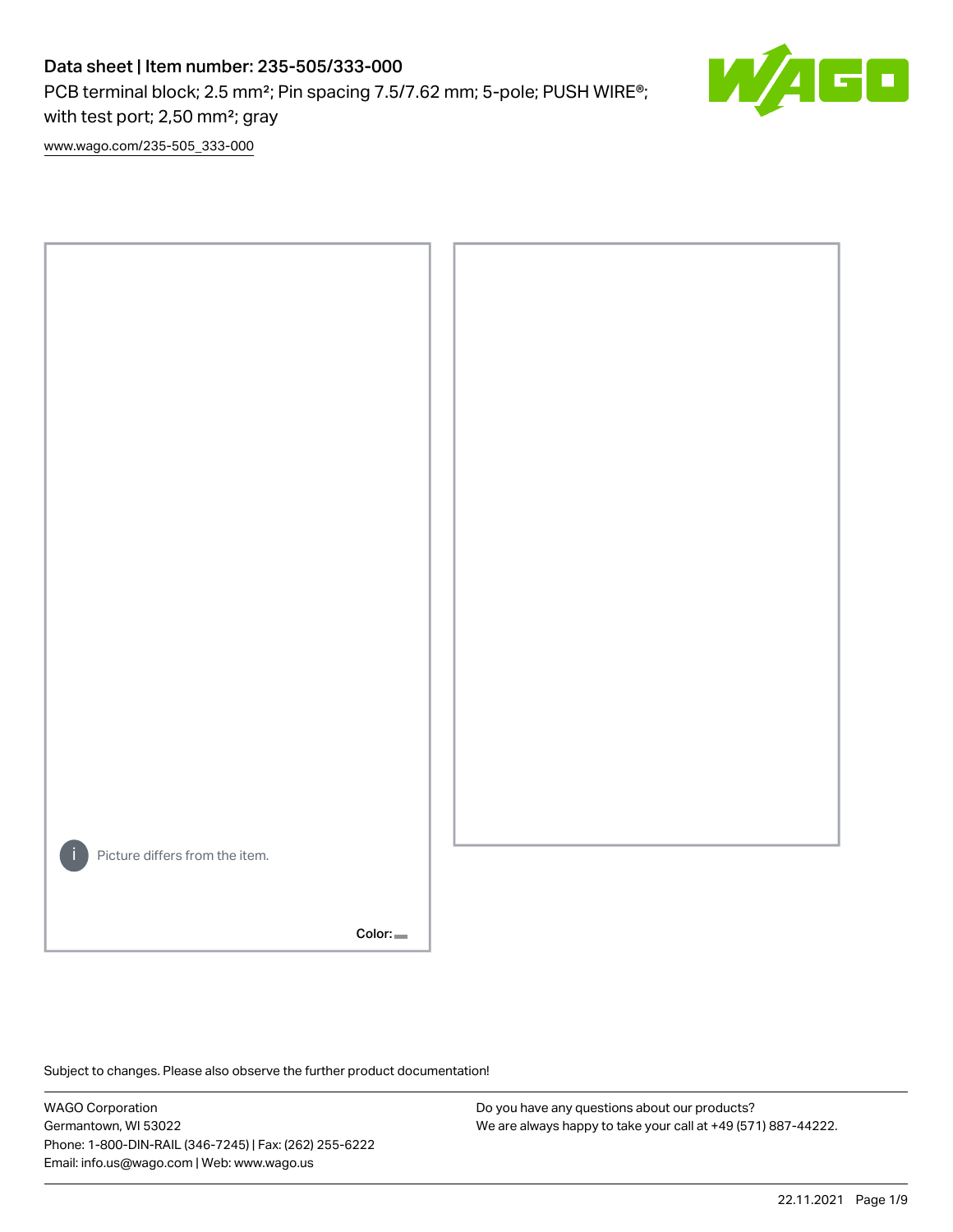

Dimensions in mm

 $L =$  (pole no. x pin spacing) + 1.5 mm

#### Item description

- $\blacksquare$  Low-profile terminal strips with screwdriver-actuated PUSH WIRE<sup>®</sup> termination
- **Push-in termination of solid conductors**
- $\blacksquare$ Double solder pins for high mechanical stability
- П Set to metric or inch pin spacing by compressing PCB terminal strips or pulling them apart

Subject to changes. Please also observe the further product documentation!

WAGO Corporation Germantown, WI 53022 Phone: 1-800-DIN-RAIL (346-7245) | Fax: (262) 255-6222 Email: info.us@wago.com | Web: www.wago.us

Do you have any questions about our products? We are always happy to take your call at +49 (571) 887-44222.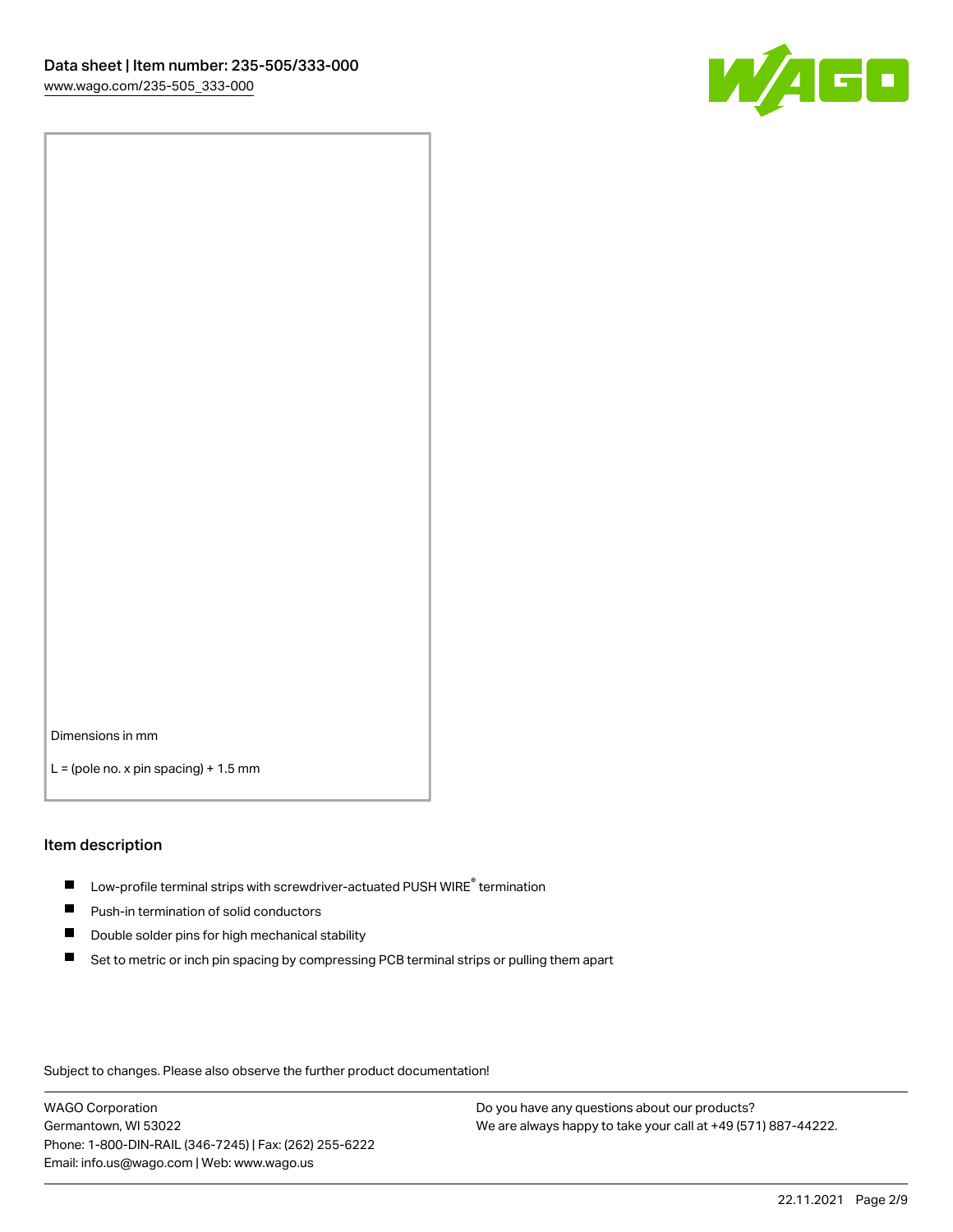

# Data

| Notes |
|-------|
|-------|

|  | Variants: | Other pole numbers<br>Other colors<br>Terminal strips with 7.5/7.62 mm and 10/10.16 mm pin spacing<br>Mixed-color PCB connector strips<br>Direct marking<br>Versions for Exi |
|--|-----------|------------------------------------------------------------------------------------------------------------------------------------------------------------------------------|
|--|-----------|------------------------------------------------------------------------------------------------------------------------------------------------------------------------------|

## Electrical data

### IEC Approvals

| Ratings per                 | IEC/EN 60664-1                                            |
|-----------------------------|-----------------------------------------------------------|
| Rated voltage (III / 3)     | 400 V                                                     |
| Rated surge voltage (III/3) | 6 <sub>k</sub> V                                          |
| Rated voltage (III/2)       | 630 V                                                     |
| Rated surge voltage (III/2) | 6 <sub>k</sub> V                                          |
| Nominal voltage (II/2)      | 1000V                                                     |
| Rated surge voltage (II/2)  | 6 <sub>k</sub> V                                          |
| Rated current               | 17.5A                                                     |
| Legend (ratings)            | (III / 2) ≙ Overvoltage category III / Pollution degree 2 |

#### UL Approvals

| Approvals per                  | UL 1059 |
|--------------------------------|---------|
| Rated voltage UL (Use Group B) | 300 V   |
| Rated current UL (Use Group B) | 10 A    |
| Rated voltage UL (Use Group D) | 300 V   |
| Rated current UL (Use Group D) | 10 A    |

### CSA Approvals

| Rated voltage CSA (Use Group B) | 300 V |
|---------------------------------|-------|
| Rated current CSA (Use Group B) |       |

#### Connection data

| Total number of connection points |  |
|-----------------------------------|--|
| Total number of potentials        |  |

Subject to changes. Please also observe the further product documentation!

| <b>WAGO Corporation</b>                                | Do you have any questions about our products?                 |
|--------------------------------------------------------|---------------------------------------------------------------|
| Germantown, WI 53022                                   | We are always happy to take your call at +49 (571) 887-44222. |
| Phone: 1-800-DIN-RAIL (346-7245)   Fax: (262) 255-6222 |                                                               |
| Email: info.us@wago.com   Web: www.wago.us             |                                                               |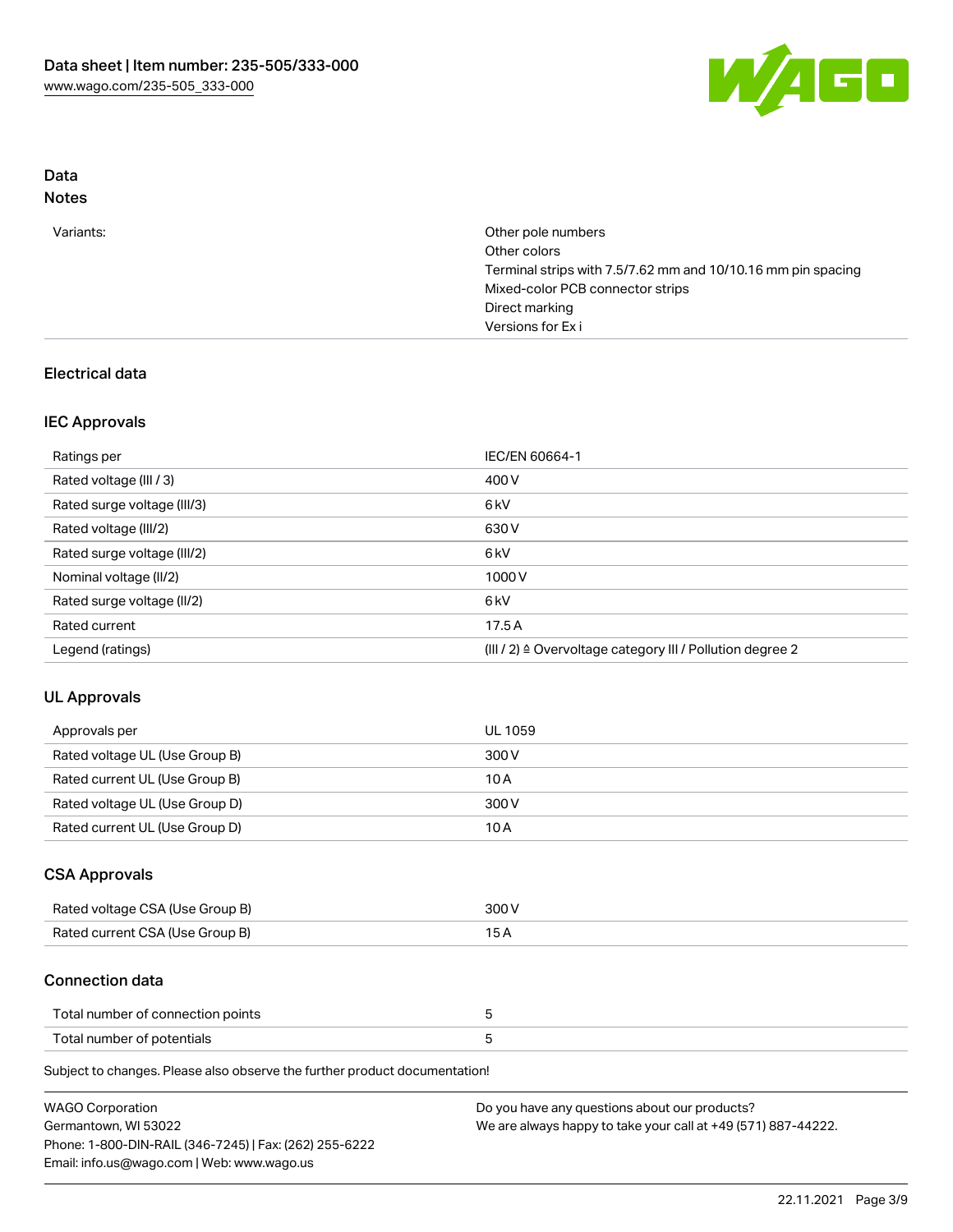W/4GO

| Number of connection types |  |
|----------------------------|--|
| Number of levels           |  |

#### Connection 1

#### Connection technology PUSH WIRE®

|                                                   | <b>PUSH WIRE</b>                       |
|---------------------------------------------------|----------------------------------------|
| Actuation type                                    | Operating tool                         |
| Solid conductor                                   | $0.5$ 2.5 mm <sup>2</sup> / 20  14 AWG |
| Fine-stranded conductor; with insulated ferrule   | $0.251.5$ mm <sup>2</sup>              |
| Fine-stranded conductor; with uninsulated ferrule | $0.251.5$ mm <sup>2</sup>              |
| Strip length                                      | 9  10 mm / 0.35  0.39 inch             |
| Conductor connection direction to PCB             | 0°                                     |
| Number of poles                                   | 5                                      |
|                                                   |                                        |

## Physical data

| Pin spacing                          | 7.5/7.62 mm / 0.295/0.3 inch |
|--------------------------------------|------------------------------|
| Width                                | 39 mm / 1.535 inch           |
| Height                               | 12.8 mm / 0.504 inch         |
| Height from the surface              | 9.2 mm / 0.362 inch          |
| Depth                                | 12.5 mm / 0.492 inch         |
| Solder pin length                    | $3.6 \,\mathrm{mm}$          |
| Solder pin dimensions                | $0.8 \times 0.4$ mm          |
| Drilled hole diameter with tolerance | $1^{(+0.1)}$ mm              |

### PCB contact

| PCB Contact                         | тнт                                      |
|-------------------------------------|------------------------------------------|
| Solder pin arrangement              | over the entire terminal strip (in-line) |
| Number of solder pins per potential |                                          |

### Material data

| Color                       | gray                                    |
|-----------------------------|-----------------------------------------|
| Material group              |                                         |
| Insulation material         | Polyamide (PA66)                        |
| Flammability class per UL94 | V0                                      |
| Clamping spring material    | Chrome nickel spring steel (CrNi)       |
| Contact material            | Electrolytic copper ( $E_{\text{Cl}}$ ) |

Subject to changes. Please also observe the further product documentation!

| <b>WAGO Corporation</b>                                | Do you have any questions about our products?                 |
|--------------------------------------------------------|---------------------------------------------------------------|
| Germantown, WI 53022                                   | We are always happy to take your call at +49 (571) 887-44222. |
| Phone: 1-800-DIN-RAIL (346-7245)   Fax: (262) 255-6222 |                                                               |
| Email: info.us@wago.com   Web: www.wago.us             |                                                               |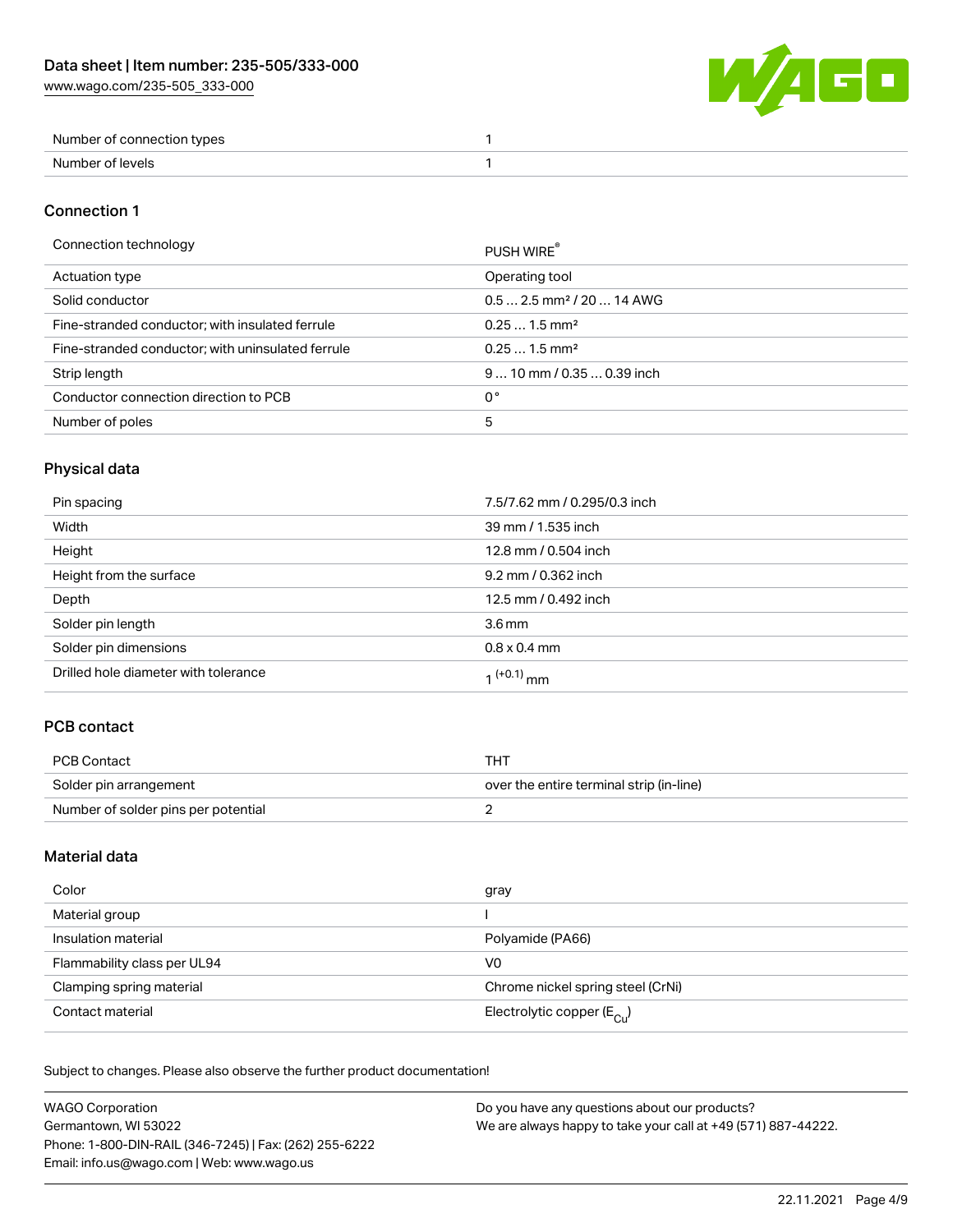[www.wago.com/235-505\\_333-000](http://www.wago.com/235-505_333-000)



| Contact plating | tin-plated |
|-----------------|------------|
| Fire load       | 0.084 MJ   |
| Weight          | 4.4 g      |

#### Environmental requirements

Limit temperature range  $-60... +105$  °C

#### Commercial data

| Product Group         | 4 (Printed Circuit) |
|-----------------------|---------------------|
| PU (SPU)              | 120 (30) Stück      |
| Packaging type        | box                 |
| Country of origin     | <b>CH</b>           |
| <b>GTIN</b>           | 4044918830843       |
| Customs tariff number | 85369010000         |

#### Approvals / Certificates

#### UL-Approvals

773

|      |                               |                                 | Certificate |
|------|-------------------------------|---------------------------------|-------------|
| Logo | Approval                      | <b>Additional Approval Text</b> | name        |
|      | UL                            | -                               | E45172      |
| J    | UL International Germany GmbH |                                 |             |
|      |                               |                                 |             |

### Optional accessories

Email: info.us@wago.com | Web: www.wago.us

| <b>Ferrules</b>         |                                                                                                                        |                                               |                                                               |  |
|-------------------------|------------------------------------------------------------------------------------------------------------------------|-----------------------------------------------|---------------------------------------------------------------|--|
| Ferrule                 |                                                                                                                        |                                               |                                                               |  |
|                         | Item no.: 216-101<br>Ferrule; Sleeve for 0.5 mm <sup>2</sup> / AWG 22; uninsulated; electro-tin plated; silver-colored |                                               | www.wago.com/216-101                                          |  |
|                         |                                                                                                                        |                                               |                                                               |  |
|                         | Item no.: 216-104                                                                                                      |                                               |                                                               |  |
|                         | Ferrule; Sleeve for 1.5 mm <sup>2</sup> / AWG 16; uninsulated; electro-tin plated; silver-colored                      |                                               | www.wago.com/216-104                                          |  |
|                         | Item no.: 216-106                                                                                                      |                                               | www.wago.com/216-106                                          |  |
|                         | Ferrule; Sleeve for 2.5 mm <sup>2</sup> / AWG 14; uninsulated; electro-tin plated; silver-colored                      |                                               |                                                               |  |
|                         | Item no.: 216-107                                                                                                      |                                               |                                                               |  |
|                         | Ferrule; Sleeve for 4 mm <sup>2</sup> / AWG 12; uninsulated; electro-tin plated                                        |                                               | www.wago.com/216-107                                          |  |
|                         | Item no.: 216-108                                                                                                      |                                               |                                                               |  |
|                         | Ferrule; Sleeve for 6 mm <sup>2</sup> / AWG 10; uninsulated; electro-tin plated; silver-colored                        |                                               | www.wago.com/216-108                                          |  |
|                         | Subject to changes. Please also observe the further product documentation!                                             |                                               |                                                               |  |
| <b>WAGO Corporation</b> |                                                                                                                        | Do you have any questions about our products? |                                                               |  |
| Germantown, WI 53022    |                                                                                                                        |                                               | We are always happy to take your call at +49 (571) 887-44222. |  |
|                         | Phone: 1-800-DIN-RAIL (346-7245)   Fax: (262) 255-6222                                                                 |                                               |                                                               |  |

22.11.2021 Page 5/9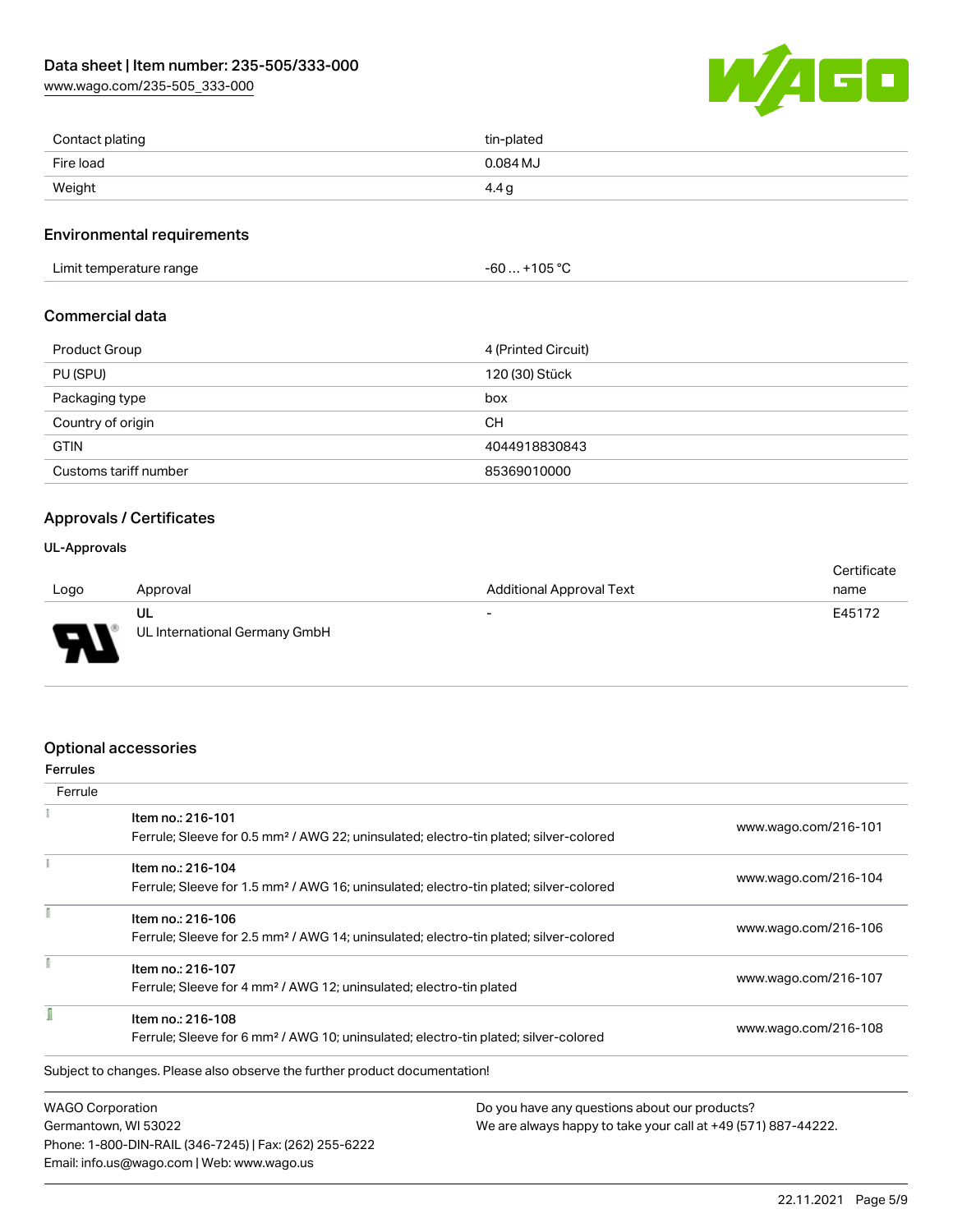Phone: 1-800-DIN-RAIL (346-7245) | Fax: (262) 255-6222

Email: info.us@wago.com | Web: www.wago.us

[www.wago.com/235-505\\_333-000](http://www.wago.com/235-505_333-000)

÷,



| ı | Item no.: 216-109<br>Ferrule; Sleeve for 10 mm <sup>2</sup> / AWG 8; uninsulated; electro-tin plated                                                                               |                                                                                                                | www.wago.com/216-109 |
|---|------------------------------------------------------------------------------------------------------------------------------------------------------------------------------------|----------------------------------------------------------------------------------------------------------------|----------------------|
|   | Item no.: 216-102<br>Ferrule; Sleeve for 0.75 mm <sup>2</sup> / AWG 20; uninsulated; electro-tin plated; silver-colored                                                            |                                                                                                                | www.wago.com/216-102 |
|   | Item no.: 216-103<br>Ferrule; Sleeve for 1 mm <sup>2</sup> / AWG 18; uninsulated; electro-tin plated                                                                               |                                                                                                                | www.wago.com/216-103 |
| Ω | Item no.: 216-110<br>Ferrule; Sleeve for 16 mm <sup>2</sup> / AWG 6; uninsulated; electro-tin plated; metallic brown                                                               |                                                                                                                | www.wago.com/216-110 |
|   | Item no.: 216-123<br>Ferrule; Sleeve for 1 mm <sup>2</sup> / AWG 18; uninsulated; electro-tin plated; silver-colored                                                               |                                                                                                                | www.wago.com/216-123 |
|   | Item no.: 216-122<br>Ferrule; Sleeve for 0.75 mm <sup>2</sup> / AWG 20; uninsulated; electro-tin plated; silver-colored                                                            |                                                                                                                | www.wago.com/216-122 |
|   | Item no.: 216-124<br>Ferrule; Sleeve for 1.5 mm <sup>2</sup> / AWG 16; uninsulated; electro-tin plated                                                                             |                                                                                                                | www.wago.com/216-124 |
|   | Item no.: 216-142<br>Ferrule; Sleeve for 0.75 mm <sup>2</sup> / 18 AWG; uninsulated; electro-tin plated; electrolytic copper; gastight<br>crimped; acc. to DIN 46228, Part 1/08.92 |                                                                                                                | www.wago.com/216-142 |
|   | Item no.: 216-132<br>Ferrule; Sleeve for 0.34 mm <sup>2</sup> / AWG 24; uninsulated; electro-tin plated                                                                            |                                                                                                                | www.wago.com/216-132 |
|   | Item no.: 216-121<br>Ferrule; Sleeve for 0.5 mm <sup>2</sup> / AWG 22; uninsulated; electro-tin plated; silver-colored                                                             |                                                                                                                | www.wago.com/216-121 |
|   | Item no.: 216-143<br>Ferrule; Sleeve for 1 mm <sup>2</sup> / AWG 18; uninsulated; electro-tin plated; electrolytic copper; gastight<br>crimped; acc. to DIN 46228, Part 1/08.92    |                                                                                                                | www.wago.com/216-143 |
|   | Item no.: 216-131<br>Ferrule; Sleeve for 0.25 mm <sup>2</sup> / AWG 24; uninsulated; electro-tin plated; silver-colored                                                            |                                                                                                                | www.wago.com/216-131 |
|   | Item no.: 216-141<br>Ferrule; Sleeve for 0.5 mm <sup>2</sup> / 20 AWG; uninsulated; electro-tin plated; electrolytic copper; gastight<br>crimped; acc. to DIN 46228, Part 1/08.92  |                                                                                                                | www.wago.com/216-141 |
|   | Item no.: 216-152<br>Ferrule; Sleeve for 0.34 mm <sup>2</sup> / AWG 24; uninsulated; electro-tin plated                                                                            |                                                                                                                | www.wago.com/216-152 |
|   | Item no.: 216-203<br>Ferrule; Sleeve for 1 mm <sup>2</sup> / AWG 18; insulated; electro-tin plated; red                                                                            |                                                                                                                | www.wago.com/216-203 |
|   | Item no.: 216-206<br>Ferrule; Sleeve for 2.5 mm <sup>2</sup> / AWG 14; insulated; electro-tin plated; blue                                                                         |                                                                                                                | www.wago.com/216-206 |
|   | Item no.: 216-207<br>Ferrule; Sleeve for 4 mm <sup>2</sup> / AWG 12; insulated; electro-tin plated; gray                                                                           |                                                                                                                | www.wago.com/216-207 |
|   | Item no.: 216-202<br>Ferrule; Sleeve for 0.75 mm <sup>2</sup> / 18 AWG; insulated; electro-tin plated; gray                                                                        |                                                                                                                | www.wago.com/216-202 |
|   | Subject to changes. Please also observe the further product documentation!                                                                                                         |                                                                                                                |                      |
|   | <b>WAGO Corporation</b><br>Germantown, WI 53022                                                                                                                                    | Do you have any questions about our products?<br>We are always happy to take your call at +49 (571) 887-44222. |                      |

22.11.2021 Page 6/9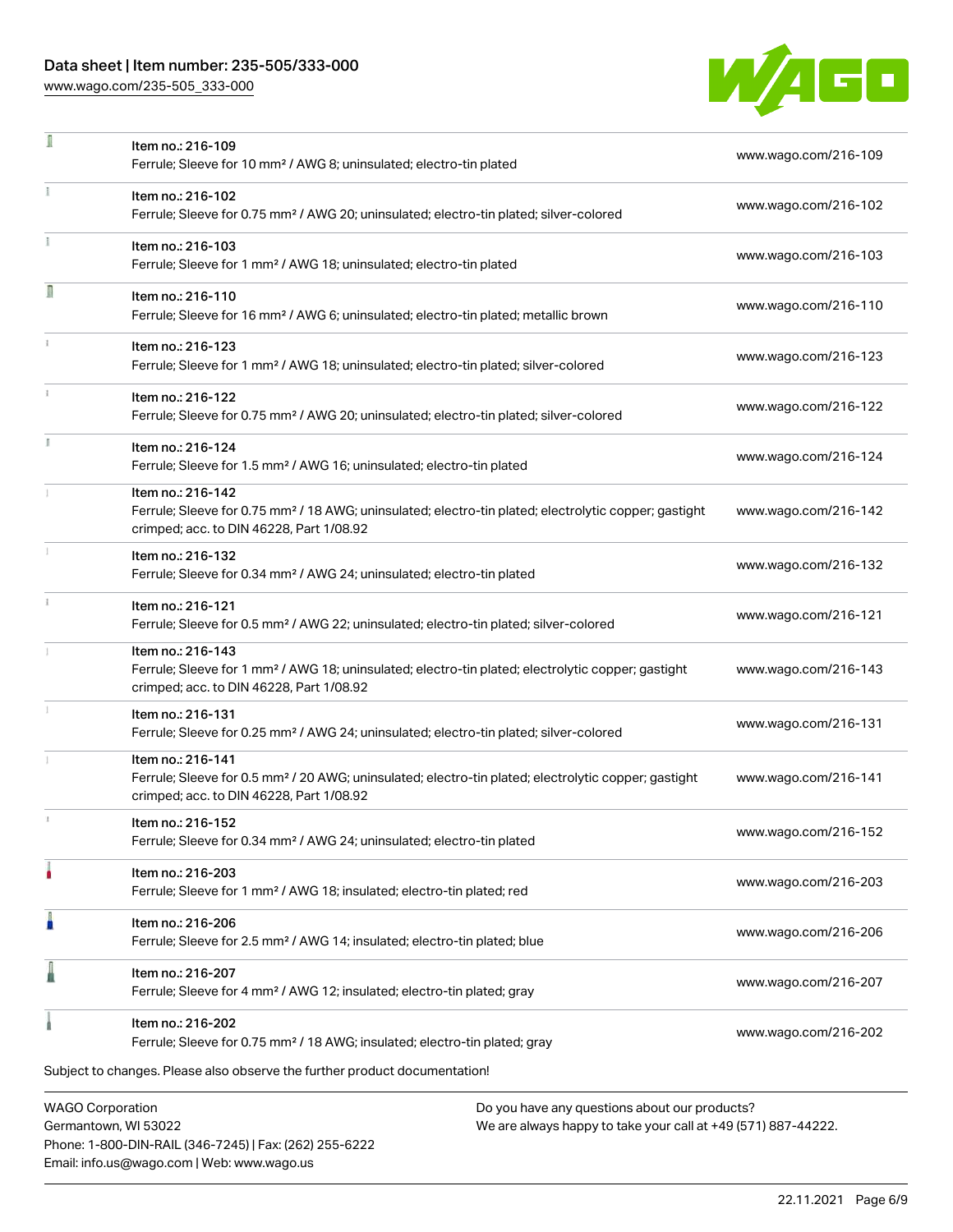[www.wago.com/235-505\\_333-000](http://www.wago.com/235-505_333-000)

Email: info.us@wago.com | Web: www.wago.us



|                                                 | Item no.: 216-151<br>Ferrule; Sleeve for 0.25 mm <sup>2</sup> / AWG 24; uninsulated; electro-tin plated                                                                                                    |                                                                                                                | www.wago.com/216-151 |
|-------------------------------------------------|------------------------------------------------------------------------------------------------------------------------------------------------------------------------------------------------------------|----------------------------------------------------------------------------------------------------------------|----------------------|
| ٨                                               | Item no.: 216-204<br>Ferrule; Sleeve for 1.5 mm <sup>2</sup> / AWG 16; insulated; electro-tin plated; black                                                                                                |                                                                                                                | www.wago.com/216-204 |
|                                                 | Item no.: 216-209<br>Ferrule; Sleeve for 10 mm <sup>2</sup> / AWG 8; insulated; electro-tin plated; red                                                                                                    |                                                                                                                | www.wago.com/216-209 |
|                                                 | Item no.: 216-205<br>Ferrule; Sleeve for 2.08 mm <sup>2</sup> / AWG 14; insulated; electro-tin plated; yellow                                                                                              |                                                                                                                | www.wago.com/216-205 |
|                                                 | Item no.: 216-144<br>Ferrule; Sleeve for 1.5 mm <sup>2</sup> / AWG 16; uninsulated; electro-tin plated; electrolytic copper; gastight<br>crimped; acc. to DIN 46228, Part 1/08.92; silver-colored          |                                                                                                                | www.wago.com/216-144 |
|                                                 | Item no.: 216-208<br>Ferrule; Sleeve for 6 mm <sup>2</sup> / AWG 10; insulated; electro-tin plated; electrolytic copper; gastight crimped; www.wago.com/216-208<br>acc. to DIN 46228, Part 4/09.90; yellow |                                                                                                                |                      |
|                                                 | Item no.: 216-201<br>Ferrule; Sleeve for 0.5 mm <sup>2</sup> / 20 AWG; insulated; electro-tin plated; white                                                                                                |                                                                                                                | www.wago.com/216-201 |
|                                                 | Item no.: 216-223<br>Ferrule; Sleeve for 1 mm <sup>2</sup> / AWG 18; insulated; electro-tin plated; red                                                                                                    |                                                                                                                | www.wago.com/216-223 |
|                                                 | Item no.: 216-210<br>Ferrule; Sleeve for 16 mm <sup>2</sup> / AWG 6; insulated; electro-tin plated; electrolytic copper; gastight crimped; www.wago.com/216-210<br>acc. to DIN 46228, Part 4/09.90; blue   |                                                                                                                |                      |
|                                                 | Item no.: 216-241<br>Ferrule; Sleeve for 0.5 mm <sup>2</sup> / 20 AWG; insulated; electro-tin plated; electrolytic copper; gastight<br>crimped; acc. to DIN 46228, Part 4/09.90; white                     |                                                                                                                | www.wago.com/216-241 |
|                                                 | Item no.: 216-242<br>Ferrule; Sleeve for 0.75 mm <sup>2</sup> / 18 AWG; insulated; electro-tin plated; electrolytic copper; gastight<br>crimped; acc. to DIN 46228, Part 4/09.90; gray                     |                                                                                                                | www.wago.com/216-242 |
|                                                 | Item no.: 216-222<br>Ferrule; Sleeve for 0.75 mm <sup>2</sup> / 18 AWG; insulated; electro-tin plated; gray                                                                                                |                                                                                                                | www.wago.com/216-222 |
|                                                 | Item no.: 216-221<br>Ferrule; Sleeve for 0.5 mm <sup>2</sup> / 20 AWG; insulated; electro-tin plated; white                                                                                                |                                                                                                                | www.wago.com/216-221 |
|                                                 | Item no.: 216-224<br>Ferrule; Sleeve for 1.5 mm <sup>2</sup> / AWG 16; insulated; electro-tin plated; black                                                                                                |                                                                                                                | www.wago.com/216-224 |
|                                                 | Item no.: 216-243<br>Ferrule; Sleeve for 1 mm <sup>2</sup> / AWG 18; insulated; electro-tin plated; electrolytic copper; gastight crimped; www.wago.com/216-243<br>acc. to DIN 46228, Part 4/09.90; red    |                                                                                                                |                      |
| 1                                               | Item no.: 216-244<br>Ferrule; Sleeve for 1.5 mm <sup>2</sup> / AWG 16; insulated; electro-tin plated; electrolytic copper; gastight<br>crimped; acc. to DIN 46228, Part 4/09.90; black                     |                                                                                                                | www.wago.com/216-244 |
|                                                 | Item no.: 216-263<br>Ferrule; Sleeve for 1 mm <sup>2</sup> / AWG 18; insulated; electro-tin plated; electrolytic copper; gastight crimped; www.wago.com/216-263<br>acc. to DIN 46228, Part 4/09.90; red    |                                                                                                                |                      |
|                                                 | Subject to changes. Please also observe the further product documentation!                                                                                                                                 |                                                                                                                |                      |
| <b>WAGO Corporation</b><br>Germantown, WI 53022 | Phone: 1-800-DIN-RAIL (346-7245)   Fax: (262) 255-6222                                                                                                                                                     | Do you have any questions about our products?<br>We are always happy to take your call at +49 (571) 887-44222. |                      |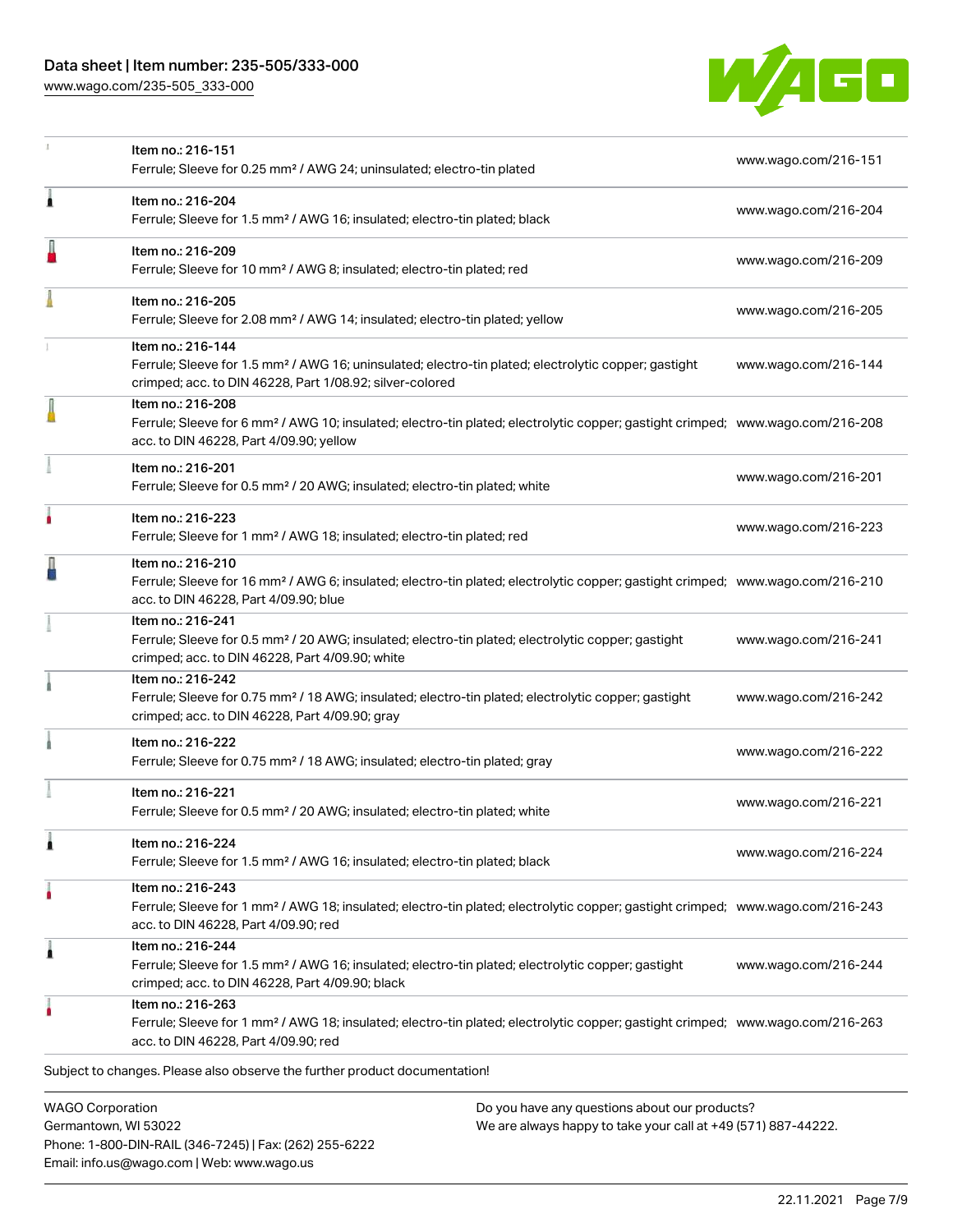[www.wago.com/235-505\\_333-000](http://www.wago.com/235-505_333-000)



| ñ                                                                          | Item no.: 216-246<br>Ferrule; Sleeve for 2.5 mm <sup>2</sup> / AWG 14; insulated; electro-tin plated; electrolytic copper; gastight<br>crimped; acc. to DIN 46228, Part 4/09.90; blue                          |            |                      | www.wago.com/216-246 |  |
|----------------------------------------------------------------------------|----------------------------------------------------------------------------------------------------------------------------------------------------------------------------------------------------------------|------------|----------------------|----------------------|--|
| A                                                                          | Item no.: 216-266<br>Ferrule; Sleeve for 2.5 mm <sup>2</sup> / AWG 14; insulated; electro-tin plated; electrolytic copper; gastight<br>crimped; acc. to DIN 46228, Part 4/09.90; blue                          |            |                      | www.wago.com/216-266 |  |
| 1                                                                          | Item no.: 216-264<br>Ferrule; Sleeve for 1.5 mm <sup>2</sup> / AWG 16; insulated; electro-tin plated; electrolytic copper; gastight<br>crimped; acc. to DIN 46228, Part 4/09.90; black                         |            |                      | www.wago.com/216-264 |  |
| Â                                                                          | Item no.: 216-284<br>Ferrule; Sleeve for 1.5 mm <sup>2</sup> / AWG 16; insulated; electro-tin plated; electrolytic copper; gastight<br>crimped; acc. to DIN 46228, Part 4/09.90; black                         |            |                      | www.wago.com/216-284 |  |
| A                                                                          | Item no.: 216-286<br>Ferrule; Sleeve for 2.5 mm <sup>2</sup> / AWG 14; insulated; electro-tin plated; electrolytic copper; gastight<br>crimped; acc. to DIN 46228, Part 4/09.90; blue                          |            |                      | www.wago.com/216-286 |  |
|                                                                            | Item no.: 216-287<br>Ferrule; Sleeve for 4 mm <sup>2</sup> / AWG 12; insulated; electro-tin plated; electrolytic copper; gastight crimped; www.wago.com/216-287<br>acc. to DIN 46228, Part 4/09.90; gray       |            |                      |                      |  |
|                                                                            | Item no.: 216-262<br>Ferrule; Sleeve for 0.75 mm <sup>2</sup> / 18 AWG; insulated; electro-tin plated; electrolytic copper; gastight<br>www.wago.com/216-262<br>crimped; acc. to DIN 46228, Part 4/09.90; gray |            |                      |                      |  |
|                                                                            | Item no.: 216-288<br>Ferrule; Sleeve for 6 mm <sup>2</sup> / AWG 10; insulated; electro-tin plated; electrolytic copper; gastight crimped; www.wago.com/216-288<br>acc. to DIN 46228, Part 4/09.90; yellow     |            |                      |                      |  |
|                                                                            | Item no.: 216-289<br>Ferrule; Sleeve for 10 mm <sup>2</sup> / AWG 8; insulated; electro-tin plated; electrolytic copper; gastight crimped; www.wago.com/216-289<br>acc. to DIN 46228, Part 4/09.90; red        |            |                      |                      |  |
|                                                                            | Item no.: 216-301<br>Ferrule; Sleeve for 0.25 mm <sup>2</sup> / AWG 24; insulated; electro-tin plated; yellow                                                                                                  |            | www.wago.com/216-301 |                      |  |
|                                                                            | Item no.: 216-321<br>Ferrule; Sleeve for 0.25 mm <sup>2</sup> / AWG 24; insulated; electro-tin plated; yellow                                                                                                  |            | www.wago.com/216-321 |                      |  |
| ٠                                                                          | Item no.: 216-322<br>Ferrule; Sleeve for 0.34 mm <sup>2</sup> / 22 AWG; insulated; electro-tin plated; green                                                                                                   |            | www.wago.com/216-322 |                      |  |
|                                                                            | Item no.: 216-267<br>Ferrule; Sleeve for 4 mm <sup>2</sup> / AWG 12; insulated; electro-tin plated; electrolytic copper; gastight crimped; www.wago.com/216-267<br>acc. to DIN 46228, Part 4/09.90; gray       |            |                      |                      |  |
|                                                                            | Item no.: 216-302<br>Ferrule; Sleeve for 0.34 mm <sup>2</sup> / 22 AWG; insulated; electro-tin plated; light turquoise                                                                                         |            | www.wago.com/216-302 |                      |  |
| <b>Downloads</b><br>Documentation                                          |                                                                                                                                                                                                                |            |                      |                      |  |
| <b>Additional Information</b>                                              |                                                                                                                                                                                                                |            |                      |                      |  |
| Technical explanations                                                     |                                                                                                                                                                                                                | 2019 Apr 3 | pdf                  | Download             |  |
| Subject to changes. Please also observe the further product documentation! |                                                                                                                                                                                                                |            |                      |                      |  |

| <b>WAGO Corporation</b>                                | Do you have any questions about our products?                 |
|--------------------------------------------------------|---------------------------------------------------------------|
| Germantown, WI 53022                                   | We are always happy to take your call at +49 (571) 887-44222. |
| Phone: 1-800-DIN-RAIL (346-7245)   Fax: (262) 255-6222 |                                                               |
| Email: info.us@wago.com   Web: www.wago.us             |                                                               |